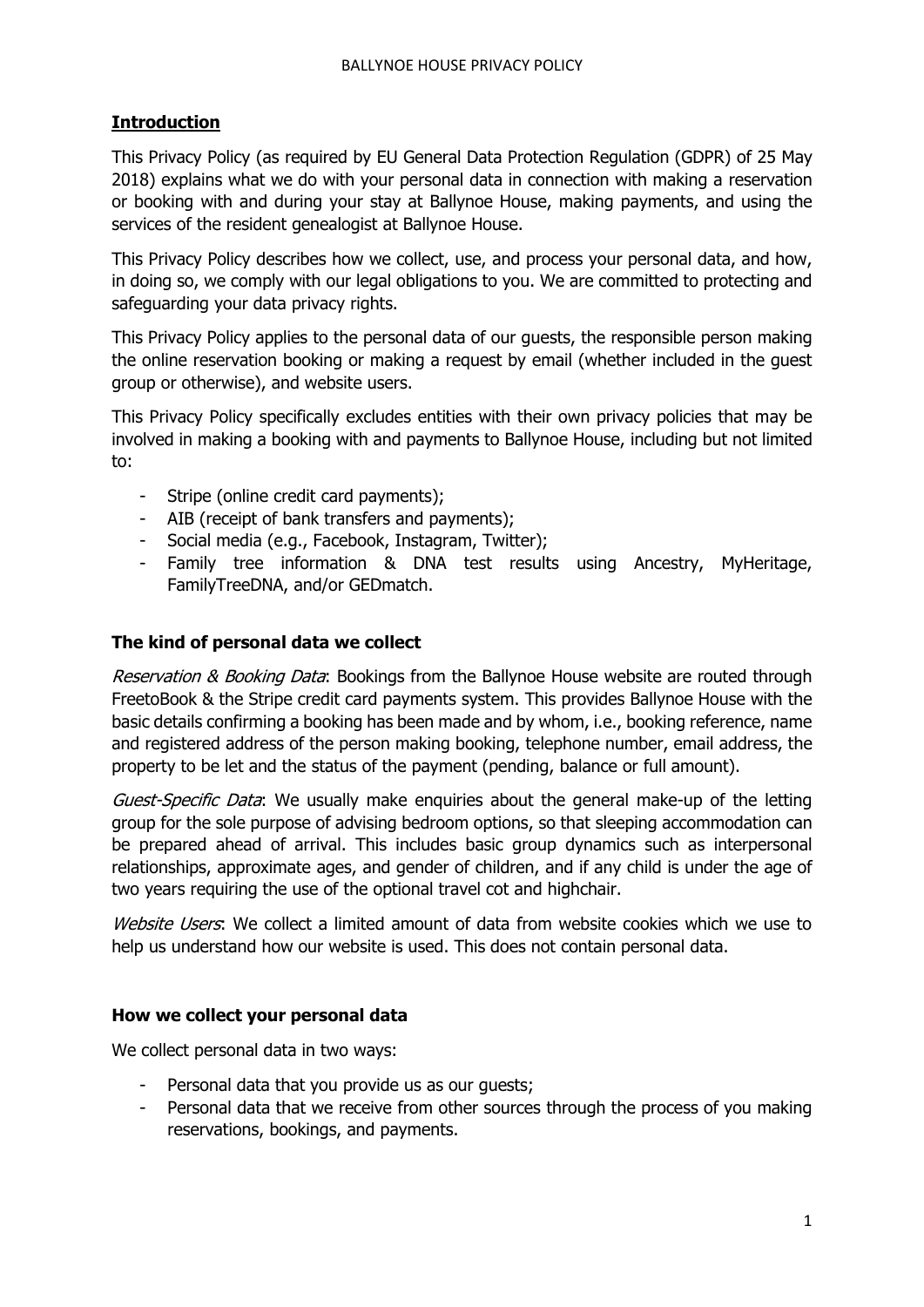### **Personal data provided by you**

Ballynoe House needs certain information about you to provide you with guesthouse rental accommodation and access to Ballynoe House, which is private property and the owner's home.

The ways you can share your information with us may include:

- Entering your details on the FreetoBook booking engine as part of the booking process;
- By email to Ballynoe House;
- Providing information through online messaging systems as part of Facebook, Skype, WhatsApp, or mobile text message.

For the duration of your stay, you will be asked to provide an emergency contact (mobile) number.

When using the services of the resident genealogist, you may provide basic vital data about living people as part of investigations into your family tree, however any online services will be set-up and in full control of you.

### **How we use your personal data**

Data is used for:

- Establishing a legal contract for the provision of holiday letting accommodation;
- Identification of the responsible person for the booking, and where not in the guest group, the responsible group leader with respect to accepting Ballynoe House's Online Booking Terms & Conditions as part of the booking contract with us;
- Storing your details (and updating them when necessary) on our database, so that we can contact you in relation to your booking;
- Business records of booking receipts for income tax and VAT reporting to the Revenue service in Ireland.
- Contact details for notification of national health authorities (and law enforcement, where appropriate) for the tracking and tracing of individuals who have been infected with or suspected as having come into contact with a person infected with Covid-19 or other infectious diseases.

### **Who do we share your personal data with?**

We do not share your data unless you request us to do so (for external bookings and services) or we are required to by law. Payments made by you are subject to audit for the purposes of annual Revenue (business & income tax) and bi-monthly VAT filing. This is limited to the person who made the original booking and payments only. This data is also provided to our accountants.

#### **How we safeguard your personal data**

We care about protecting your information. We have taken appropriate measures to prevent unauthorised access to, and misuse of, your personal data.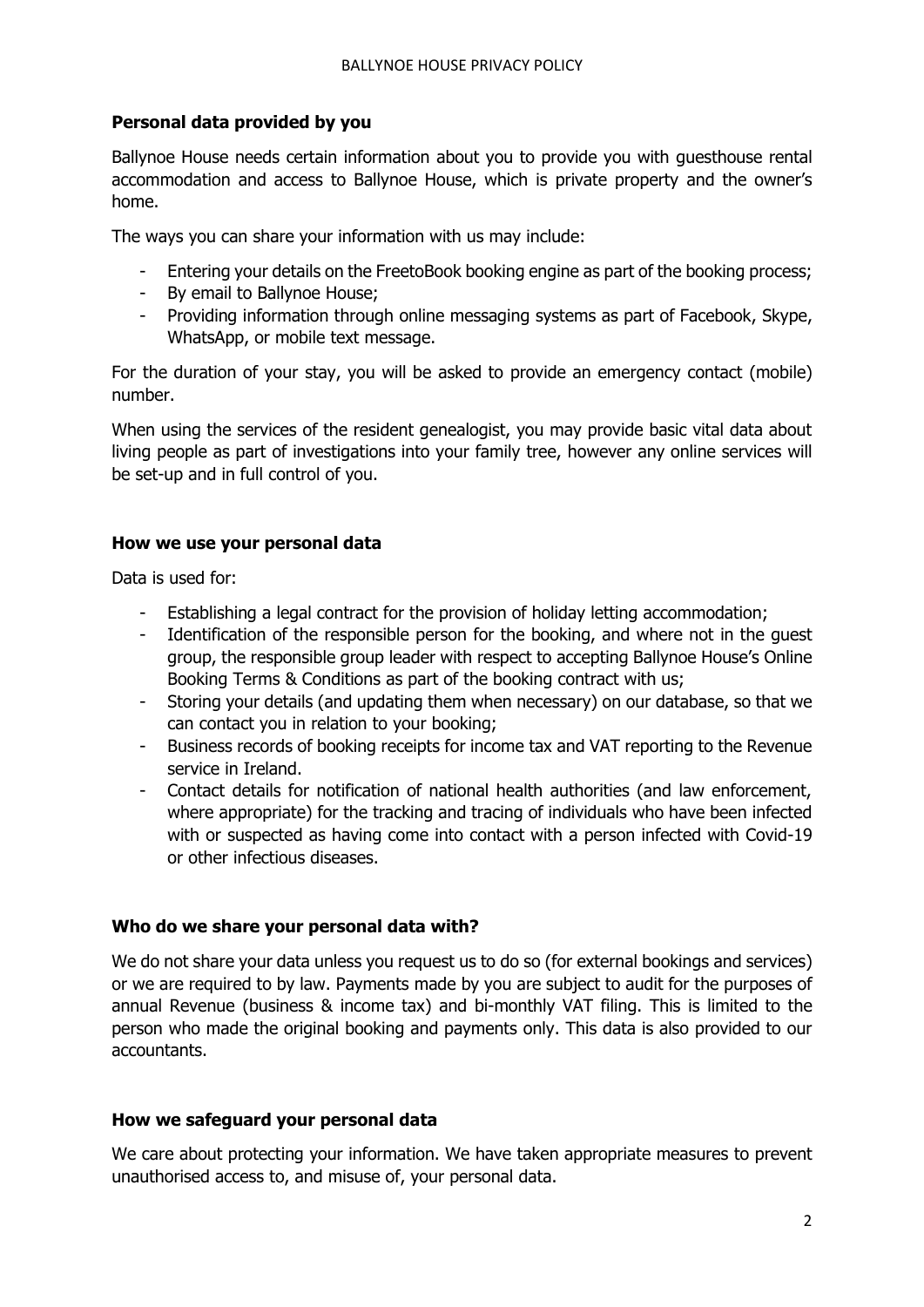### **How long we keep your personal data for**

Personal data of the person making the reservation or booking and making online payments will be kept as required by law and the Irish Revenue service, for up to seven years, as part of business accounts.

Details of the group will be kept for a sufficient period after a stay to facilitate any track and trace requirements for national health authorities track and trace programmes in relation to Covid-19 or other national health emergencies.

#### **How you access, amend, or take back the personal data that you have given to us**

One of the GDPR's main objectives is to protect and clarify the rights of EU citizens and individuals in the EU with regards to data privacy. This means that you retain various rights in respect of your data, even after you have given it to us.

Please contact us if you wish to exercise your rights, and we will seek to deal with your request without undue delay. In any event, within one month (subject to any extensions to which we are lawfully entitled). Please note that we may keep a record of your communications to help us resolve any issues which you raise.

Right to withdraw consent: Where we have obtained your consent to process your personal data through making a reservation, booking or cancellation, you may withdraw your consent at any time.

Data Subject Access Requests (DSAR): You have the right to ask us to confirm what information we hold about you at any time, and you may ask us to modify, update or delete such information.

Right to erasure: In certain situations (for example, if your data has been processed unlawfully), you have the right to request us to "erase" your personal data. We will respond to your request within 30 days and will only disagree with you if a contract with you has not been closed by cancellation or your stay at Ballynoe House has not been completed.

Right of data portability: If you wish, you have the right to transfer your data from us to another data controller.

### **How we store and transfer your data internationally**

We do not transfer or store your data internationally. It will remain within the borders of the Republic of Ireland.

### **The Legal Basis for Processing Your Data**

As a business, it is reasonable to expect that if we are providing holiday rental accommodation and access to the private property that is Ballynoe House that you provide basic personal information that identifies you as a person legally-entitled to enter into a contract and make payments for the accommodation. In accepting the Ballynoe House Online Terms & Conditions and making certain payments you are accepting of the fact certain information is required from you.